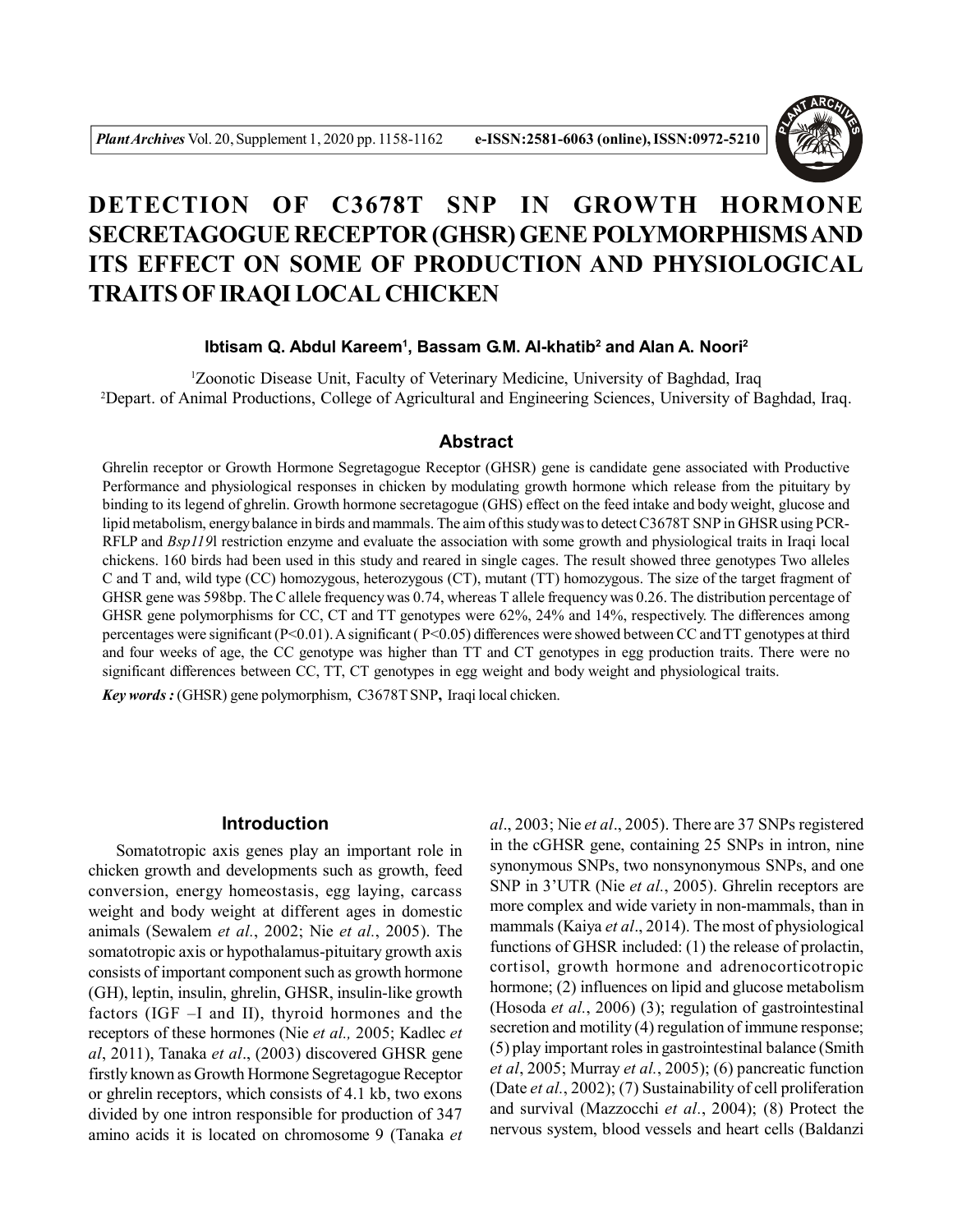*et al.*, 2002; Jiang *et al.*, 2006). The diversity of functions of GHSR indicates the complexity of signals within GHSR cells. Therefore suggest several intracellular signaling methods to activate GHSR. In chicken previous studies have found a strong correlation between GHSR gene polymorphisms and growth traits, body consumption (Fang *et al.*, 2010; Niarami *et al.*, 2014). The purpose of this present study was to identify C3678T SNP in growth hormone secretagogue receptor (GHSR) genes and its association with some of production and physiological traits in Iraqi local chicken.

### **Materials and Methods**

Five ml of blood was collected from the brachial vein of 150 layer hens under the study. These samples were collected in EDTA tubes and kept in the freezer (-18 ºC) for DNA extraction by using DNA extraction kit (Promega, USA. before DNA extraction blood volume was reduced to 20 microliters and cell lysis buffer increased to 500 microliters because of all the blood cells of chicken are nucleated and contained DNA and protein levels in chicken blood higher than in mammals blood (Noori *et al.*, 2019). The primers were supplied by Alpha DNA/Canada, as lyophilized powder of different picomols concentrations F- $5'TGGTTGAAAAGAGAGAAGATGCT3'$  and R-5<sup>1</sup> CCACACGTCTCCTTTTATATTC3<sup>1</sup> gene bank (AB095994) according to (Anh Khoa *et al*, 2013)

### **PCR reaction and Enzyme digestion**

The PCR reaction was performed in 0.2ml tubes by mixing master mix reagents in a final volume of 20 ml. The amplification was carried out in the TECHNE (T-C 5000) thermal cycle and the reaction mixture was prepared according to the manufacturer's proposal (BIONEER, Korea) using 75-90 ng/ ml of DNA and 0.8 ml of primers and then complete the PCR reaction volume to 20 ml with distilled water finally reaction mixture vortexes thoroughly. PCR mixture without DNA template was used as a negative control. Thermal cycle with the following profile: Initial denaturation at  $94^{\circ}$ C for 4 minutes, 35 cycles of 94 $\degree$ C for 30 seconds, 60 $\degree$ C for 30 seconds, 72 °C for 30 seconds and a final elongation at 72 °C for 5 minutes. PCR products (8m) were digested with 3 units of *Bsp119*l restriction enzyme at the 37°C overnight. A Restriction pattern was visualized in a 1.5% agarose gel electrophoresis stained with Ethidium bromide.

### **Productive traits**

Egg productive weekly per hen was calculated for 100 days, according to Nair and Ghadoliya (2000). Egg weight and body weight according to Stadelman and Cotterill (1995).

### **Physiological parameters**

Some of physiological parameters were measured in serum by collecting 5ml of blood in anticoagulant tubes, then isolate the serum according to (Henry *et al.*, 1974). After isolating the serum some of physiological parameters were measured (glucose, cholesterol, triglyceride, low density lipoprotein, total protein) respectively, using (Accent 200 automated biochemical analyzer of the company Cormay, Poland) apparatus.

### **Statistical analysis**

Data were statistically analyzed using statistical analysis system program (SAS, 2012) to study the effect of GH gene polymorphisms in various traits and compared the significant differences between the averages using the Duncan test (1955) polynomial. The Mathematical model for detecting the GH gene polymorphisms in traits studied

 $Yij = M+Ai+eij$ 

# **Results and Discussion**

# **Detection of enzyme Digestion using gel electrophoresis**

The PCR products which underwent restriction digestion with *Bsp119*l enzyme (TT/GGAA) in order to detect SNP C3678T in exon 2 of the GHSR gene and it was able to cut this site of the wild genotype CC. The following fragments sizing patterns were observed by agarose gel electrophoresis.

- 1. Wild type CC: No cleavage of the whole 598 bp segment by *Bsp119*l. The results of present study
- 2. Heterozygous CT: *Bsp119*l was cut the sequence to show three fragments in agarose gel electrophoresis (598 bp, 426 bp and 172bp).
- 3. Homozygote TT: *Bsp119*l was cut the sequence to show two fragments on agarose gel electrophoresis (426bp, 172 bp) were similar with previous study of Anh Khoa *et al* (2013) on the Chines chicken.

TGGTTGAAAAGAGAGAATGCTATTTCATCTGAATCA ACCTTTTTTTTTTTCTCCCTACTCACAGTTAA CACACTTTCTTCTGCTGTTTTTTGTTTTAGTCGTG GTGGTATTTGCTTTCATACTCTGCTGGTTGCCT TTTCACGTAGGACGATATTTATTTTCCAAATCC *BSP119I*

TT/CGAAGCCGGATCCTTGGAGATAGCAGTG ATCAGCCAGTACTGCAACTTGGTGTCCTTTG TCCTCTTCTACCTGAGCGCAGCCATCAACCCCA TCCTCTACAACATCATGTCCAAGAAGTACCGC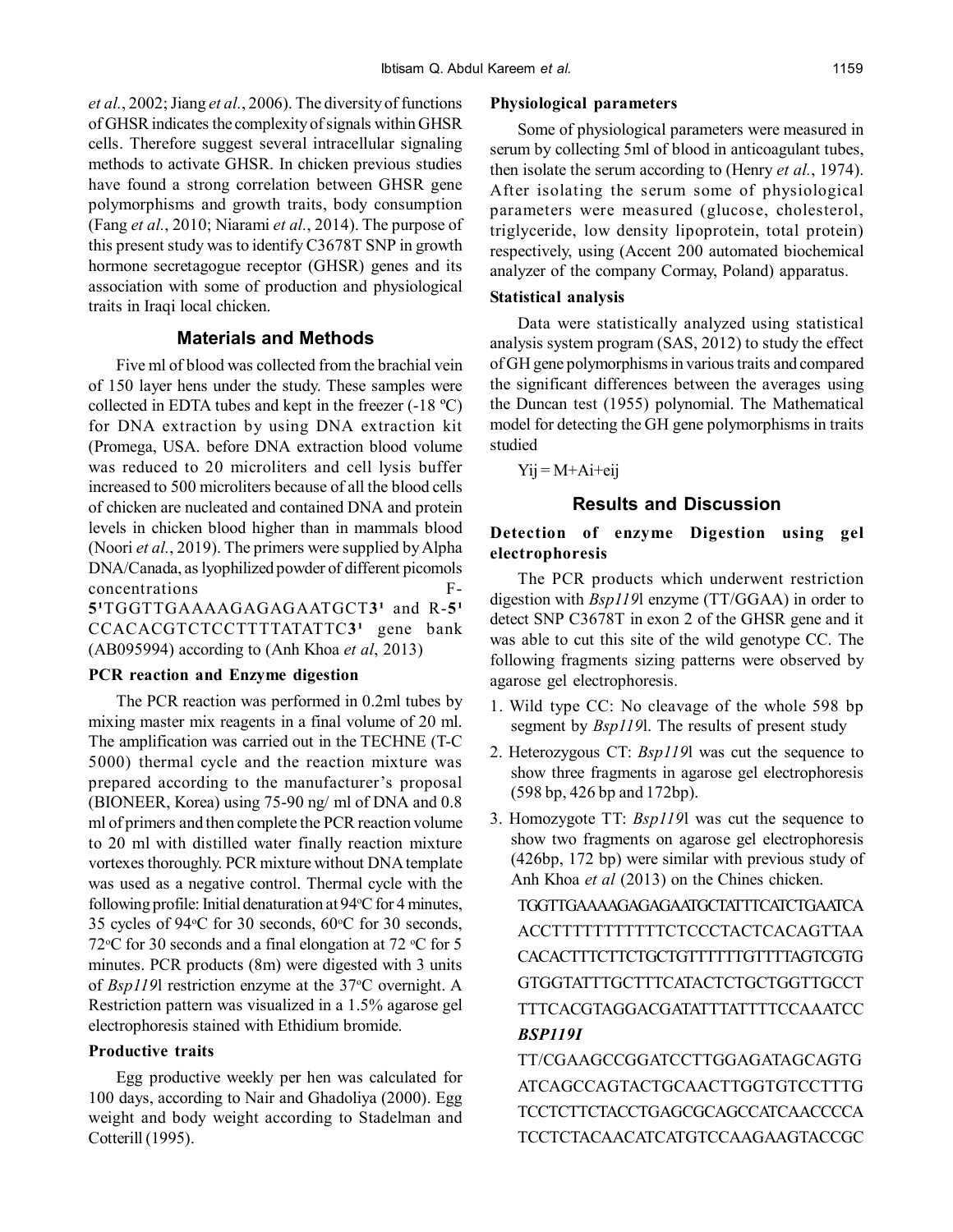#### 1160 Detection of C3678T SNP in growth hormone Secretagogue Receptor (GHSR) gene polymorphisms





GTTGCCGCATGCCGGCTCTTCGGACTCAAAGCC CTGCCAAAGAAAAGACTCTCCAGCACCAAG CAGGACAGCTCACGTGTATGGACAGAACCC ACCGTCGCCACATGACACGGGGTCCAGTGCCAGA GCATCACACACCGGTGTTACCGGAGAGCCATC ACGGAGGGGACGTGGGGCAAGGCACAAATCGG CAAGGAAAGCTCTACTTGTGTCGTCACCTGG ATTTGCTGGGAGATGTCACGTAGGCAGTGAAAG ATCTCTAAAAATTACCTACACCTTGAGAATA TAAAAGGAGACGTGTGG

# **Distribution and allele frequency for GHSR gene polymorphisms of Iraqi local chicken**

**Table 1:** Distribution percentage of different genotypes of Iraqi local chicken.

| <b>Genotype</b>             | N <sub>0</sub> | (%)        |
|-----------------------------|----------------|------------|
| Œ                           | 93             | 62.00      |
|                             | 36             | 24.00      |
| TT                          | 21             | 14.00      |
| Total                       | 150            | $100\%$    |
| Chi-square value $(\div^2)$ |                | $13.104**$ |

Significant  $**$  (P<0.01).

The results in Table 1 shows that the distribution of genotypes has reached the highest percentage of genotype CC (62%) compared with the genotype CT and TT genotypes with the results (24% and 14%), respectively With high level of significance  $(P \le 0.01)$ . These results

| $\frac{0}{0}$ |
|---------------|
| 74            |
| 26            |
| 100%          |
|               |

Significant  $**$  (P<0.01).

are consistent with the results were obtained from previous studies of Anh Khoa *et al.,* (2013) when they detect the SNP C3678T on the GHSR gene in domestic breeds in China as well as in the commercial cobb 500 strain.

### **Allele frequency of GHSR gene of Iraqi local chicken**

The results in table 2 indicated that the allele frequency of C allele was greater than 74% compared to the allele frequency of T allele 26% with a significant level of (P <0.01), were analyzed. Hardy Weinberg (HWE) equilibrium was used to estimate allele frequency (Solé *et al.,* 2006).

## **Effect of GHSR gene polymorphisms and its association with egg production of Iraqi local chicken**

Results of table 3 showed there were no significant differences between CC CT and TT genotypes for the GHSR gene polymorphisms. Except in 3 and 4 week, results showed a significant differences (P<0.05) between CC and CT and TT genotypes were  $5.80\pm0.39$ ,  $5.69\pm0.24$ and 4.88±0.26 respectively, while CC genotype was superior than CT and TT genotypes and the results were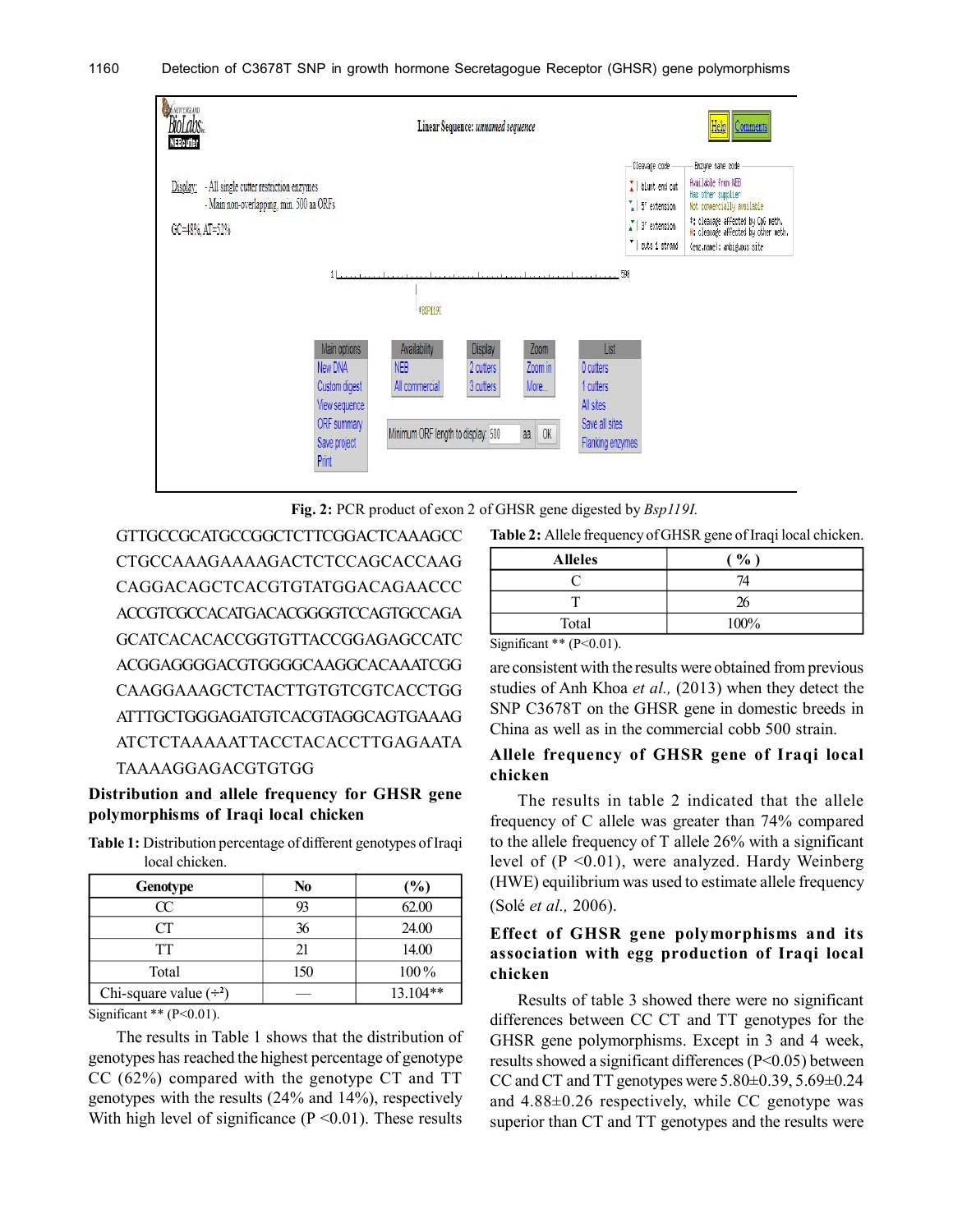| Egg production (egg)          |                               |                              | Weeks of       |
|-------------------------------|-------------------------------|------------------------------|----------------|
| TT                            | CT                            | $\overline{\text{CC}}$       | egg production |
| $4.15 \pm 0.25$ <sup>a</sup>  | $4.43 \pm 0.19^a$             | $4.72 \pm 0.34$ <sup>a</sup> |                |
| $4.93 \pm 0.26^{\circ}$       | $4.68 \pm 0.22$ <sup>a</sup>  | $4.73 \pm 0.42^a$            | 2              |
| $4.88 \pm 0.26^b$             | 5.69 $\pm$ 0.24 <sup>ab</sup> | $5.80 \pm 0.39$ <sup>a</sup> | 3              |
| $5.19 \pm 0.15^b$             | $5.35 \pm 0.23^b$             | $5.65 \pm 0.32$ <sup>a</sup> | 4              |
| $5.29 \pm 0.22$ <sup>a</sup>  | $5.54 \pm 0.22$ <sup>a</sup>  | $5.51 \pm 0.26^a$            | 5              |
| $5.55 \pm 0.23$ <sup>a</sup>  | $5.50 \pm 0.21$ <sup>a</sup>  | $5.57 \pm 0.38$ <sup>a</sup> | 6              |
| $5.79 \pm 0.19^a$             | $5.54 \pm 0.19^a$             | $5.94 \pm 0.33$ <sup>a</sup> | 7              |
| $5.59 \pm 0.22$ <sup>a</sup>  | $5.36 \pm 0.22^{\text{a}}$    | $5.23 \pm 0.34$ <sup>a</sup> | 8              |
| $5.91 \pm 0.18$ <sup>a</sup>  | $5.56 \pm 0.21$ <sup>a</sup>  | $5.91 \pm 0.32$ <sup>a</sup> | 9              |
| $5.74 \pm 0.17$ <sup>a</sup>  | $5.45 \pm 0.16^a$             | $5.69 \pm 0.34$ <sup>a</sup> | 10             |
| $5.78 \pm 0.18$ <sup>a</sup>  | $5.86 \pm 0.13$ <sup>a</sup>  | $6.17 \pm 0.26^{\circ}$      | 11             |
| $5.37 \pm 0.18$ <sup>a</sup>  | $5.53 \pm 0.22$ <sup>a</sup>  | $5.76 \pm 0.22$ <sup>a</sup> | 12             |
| $5.48 \pm 0.16^a$             | $5.46 \pm 0.24$ <sup>a</sup>  | $6.05 \pm 0.23$ <sup>a</sup> | 13             |
| $5.45 \pm 0.32$ <sup>a</sup>  | $5.33 \pm 0.22^{\text{a}}$    | $5.21 \pm 0.36^a$            | 14             |
| $82.73 \pm 1.74$ <sup>a</sup> | $83.83 \pm 1.35^{\circ}$      | $84.66 \pm 2.56^{\circ}$     | Total          |

**Table 3:** Effect of growth hormone secretagogue receptor gene polymorphisms on egg production of Iraqi local chicken.

Means with the same superscripts of each breed within each row are significantly different (P<0.05).

5.65±0.32, 5.35±0.23 and 5.19±0.15 respectively. Fang *et al*. (2010) reported also no effects of the T1857C SNS of GHSR gene Polymorphism In the performance of growth and production of the Xinghua chicken cross and Cross F2 White Recessive Rock.

### **Effect of GHSR gene polymorphisms on egg weight and live body weight**

**Table 4:** Effect of GHSR gene polymorphisms on egg weight and live body weight of Iraqi local chicken.

| Age(weeks)    | Egg weight (gm)   |                   |                   |
|---------------|-------------------|-------------------|-------------------|
|               | $\alpha$          | CT                | TТ                |
| Egg weight 1  | $64.48 \pm 0.65a$ | $63.81 \pm 0.62a$ | $63.68 \pm 1.17a$ |
| Egg weight 2  | $64.83 \pm 0.76a$ | $62.24 \pm 1.16a$ | $62.16 \pm 1.99a$ |
| Body weight 1 | $1.39 \pm 0.02a$  | $1.48 \pm 0.03a$  | $1.37 \pm 0.04a$  |
| Body weight 2 | 1.54±0.02a        | $1.58 \pm 0.03a$  | $1.56 \pm 0.03a$  |

Means with the same superscripts of each breed within each row are not significantly different.

**Table5:** Effect of GHSR gene polymorphisms on some Physiological traits of Iraqi local chicken.

| <b>Genotypes</b>                 |                                  | Physiological traits            |                       |
|----------------------------------|----------------------------------|---------------------------------|-----------------------|
| TТ                               | CT                               | $\alpha$                        |                       |
| $253.78 \pm 6.42^a$              | $272.12 \pm 6.67$ <sup>a</sup>   | $284.51 \pm 5.63$ <sup>a</sup>  | Glucose(mg/dl)        |
| $136.64 \pm 9.41^{\circ}$        | $145.10 \pm 7.74$ <sup>a</sup>   | $152.69 \pm 9.03$ <sup>a</sup>  | Cholesterol(mg/dl)    |
| $1027.62 \pm 69.89$ <sup>a</sup> | $1194.32 \pm 53.72$ <sup>a</sup> | $1163.33\pm 68.57$ <sup>a</sup> | Triglyceride(mg/dl)   |
| $221.80 \pm 14.26^a$             | $255.27 \pm 10.98^{\circ}$       | $227.31 \pm 15.93$ <sup>a</sup> | V.L.D.L(mg/dl)        |
| $6.18 \pm 0.16^a$                | $6.43\pm0.19^a$                  | $6.46 \pm 0.27$ <sup>a</sup>    | Total protein (gm/dl) |

(Table 4) showed no significant effect of GHSR gene polymorphisms on egg weight and live body weight in the different periods of study, this result not compatible with Kaiya *et al.*, (2013), it was found that Ghrelin regulates, differentiation and diffusion of cell through MAP kinase (MAPK) signals and GHS-R1a activation of growth hormone, eating and neutral activation through PLC / IP3 signals, the subsequent introduction of intracellular calcium into pituitary cells (Yin *et al.*, 2014). The differences between this study and the results above may be coming from the difference breeds of which studied the SNP of GHSR gene, in addition to the environmental effects on the layer hens which differs from country to other**.**

#### **Physiological traits**

The results in Table 5 pointed that there were no significant effects between CC, CT and AA genotypes on biochemical parameters (cholesterol, triglyceride, glucose, total protein, low density lipoprotein) for GHSR gene polymorphisms. The reason of non-significant effects between the various genotypes in the previous traits may be due to the many of genes with the growth hormone secretagogue receptor gene responsible effect on physiological traits and growth represented by increasing the number and size of body cells and the physiological characteristics represented by the different metabolic processes in the body of bird (d, Andre Hirwa *et al.*, 2010).

### **References**

- Anh Khoa, D.V., N.T. Kim Khang, N. Trong Ngu, J. Matey, H.T. Phuong Loan, T. Dieu and N.T. huy (2013). Single Nucleotide Polymorphisms in gh, ghr, ghsr and insulin candidate genes in chicken breeds of Vietnam. Greener *Journal of Agricultural Science,* **3(10):** 716-724.
- Baldanzi, G., N. Filigheddu, S. Cutrupi, F. Catapano, S. Bonissoni, A. Fubini, D. Malan, G. Baj, R. Granata and F. Broglio *et al*. (2002). Ghrelin and des-acyl ghrelin inhibit cell death in cardiomyocytes and endothelial cells through ERK1/2 and PI 3-inase/AKT*. J. Cell Biol.,* **159:** 1029-1037.

Date, Y., M. Nakazato, S. Hashiguchi, K. Dezaki, M.S. Mondal,

H. Hosoda, M. Kojima, K. Kangawa, T. Arima and H. Matsuo *et al*. (2002). Ghrelin is present in pancreatic alpha-cells of humans and rats and stimulates insulin secretion. *Diabetes*, **51:**124- 129.

- Duncan, D.B. (1955). Multiple Rang and Multiple Ftests. *Biometrics*, **11:** 4-42.
- Fang, M., Q. Nie, C. Luo, D. Zhang and X. Zhang (2010). Association of GHSR gene polymorphisms with chicken growth and carcass